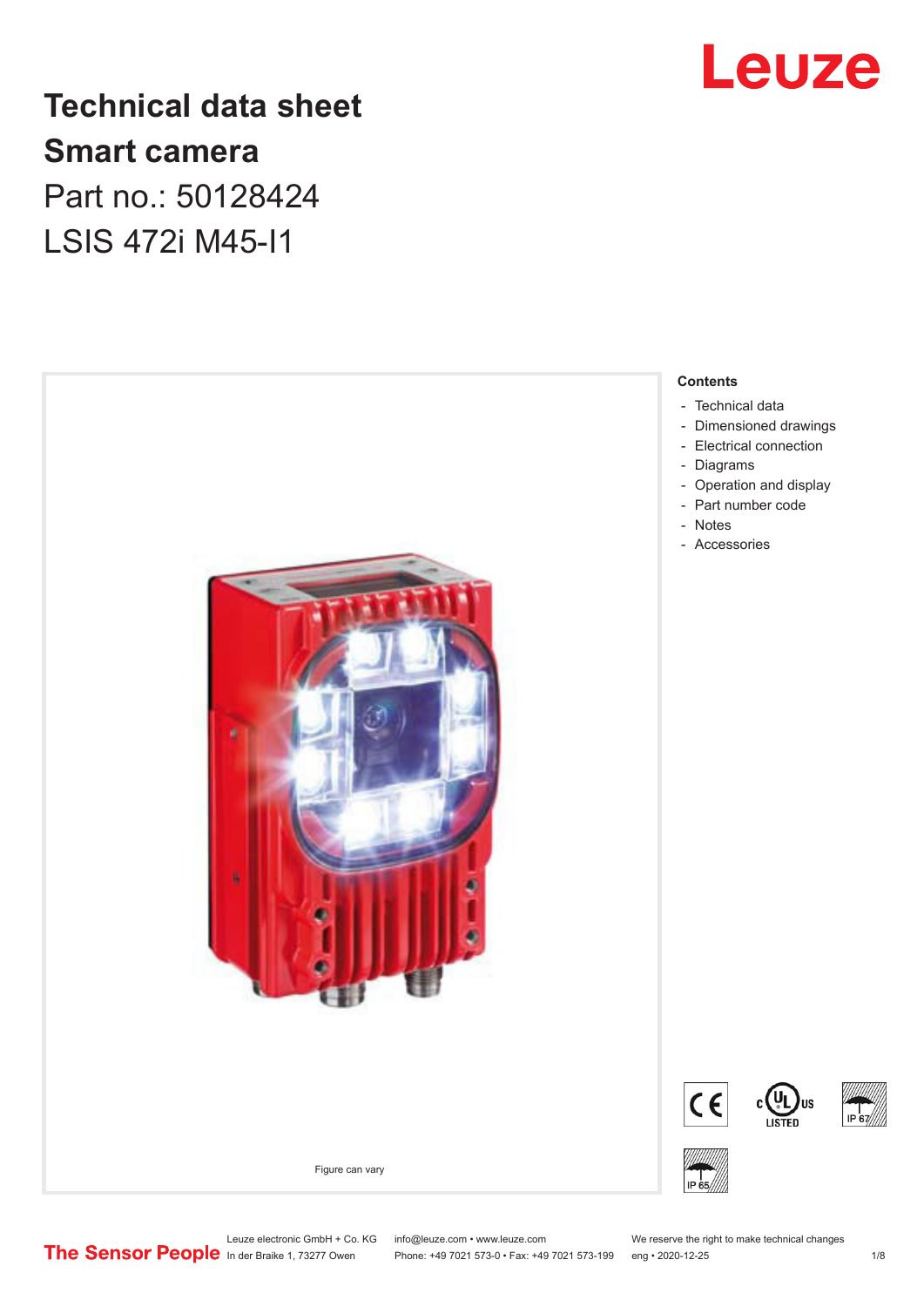## <span id="page-1-0"></span>**Technical data**

### **Basic data**

| Series | <b>LSIS 472i</b> |
|--------|------------------|
| Chip   | CMOS             |
|        |                  |

### **Functions**

**Software functions Compartment fine positioning** 

Focus adjustment

### **Optical data**

| <b>Working range</b>                 | 250  1,900 mm        |
|--------------------------------------|----------------------|
| Light source                         | LED, Infrared        |
| Camera resolution, horizontal        | 752 px               |
| Camera resolution, vertical          | 480 px               |
| <b>Focal length</b>                  | 16 mm                |
| Chip size                            | $1/3$ in             |
| Frame rate (images per second), max. | 50 pieces per second |
| <b>Electronic shutter speed</b>      | $0.05420$ ms         |
| Camera type                          | Monochrome           |

#### **Electrical data**

| Performance data                               |                  |
|------------------------------------------------|------------------|
| Supply voltage U <sub>n</sub>                  | 18  30 V. DC     |
| Power consumption, max.                        | 10 W             |
|                                                |                  |
| Inputs/outputs selectable                      |                  |
| Number of inputs/outputs selectable 8 Piece(s) |                  |
| Voltage type, outputs                          | DC.              |
| Switching voltage, outputs                     | Typ. $U_p / 0 V$ |
| Voltage type, inputs                           | DC               |
| Switching voltage, inputs                      | Typ. $U_p / 0 V$ |
|                                                |                  |
| Interface                                      |                  |
| Type                                           | RS 232. Ethernet |

| .               |         |
|-----------------|---------|
| <b>RS 232</b>   |         |
| <b>Function</b> | Process |
| <b>Ethernet</b> |         |
| <b>Function</b> | Process |
|                 | Service |
|                 |         |

#### **Connection**

| <b>Connection 1</b>          |                         |
|------------------------------|-------------------------|
| <b>Function</b>              | Configuration interface |
|                              | Data interface          |
|                              | Service interface       |
| <b>Type of connection</b>    | Connector               |
| <b>Designation on device</b> | <b>SERVICE</b>          |
| <b>Thread size</b>           | M <sub>12</sub>         |

| <b>Connection 2</b>            |                        |
|--------------------------------|------------------------|
| <b>Function</b>                | Signal IN              |
|                                | Signal OUT             |
|                                | Voltage supply         |
| Type of connection             | Connector              |
| <b>Designation on device</b>   | <b>PWR</b>             |
| <b>Thread size</b>             | M12                    |
| <b>Connection 3</b>            |                        |
| <b>Function</b>                | Data interface         |
|                                | Signal IN              |
|                                | Signal OUT             |
| Type of connection             | Connector              |
| <b>Designation on device</b>   | <b>BUS OUT</b>         |
| <b>Thread size</b>             | M12                    |
| <b>Mechanical data</b>         |                        |
|                                |                        |
| Dimension (W x H x L)          | 75 mm x 55 mm x 113 mm |
| <b>Housing material</b>        | Metal                  |
| Lens cover material            | Glass                  |
| Net weight                     | 500 g                  |
|                                |                        |
| <b>Operation and display</b>   |                        |
| Type of configuration          | Via web browser        |
|                                |                        |
| <b>Environmental data</b>      |                        |
| Ambient temperature, operation | 045 °C                 |
| Ambient temperature, storage   | -20  70 °C             |
| <b>Certifications</b>          |                        |
| Degree of protection           | IP 65                  |
|                                | IP 67                  |
| <b>Certifications</b>          | c UL US                |
| <b>US patents</b>              | US 8,288,706 B         |
| <b>Classification</b>          |                        |
| <b>Customs tariff number</b>   | 90318020               |
| eCl@ss 5.1.4                   | 27310101               |
| eCl@ss 8.0                     | 27310101               |
| eCl@ss 9.0                     | 27310201               |
| eCl@ss 10.0                    | 27310101               |
| eCl@ss 11.0                    | 27310101               |
| <b>ETIM 5.0</b>                | EC002550               |
| <b>ETIM 6.0</b>                | EC002550               |

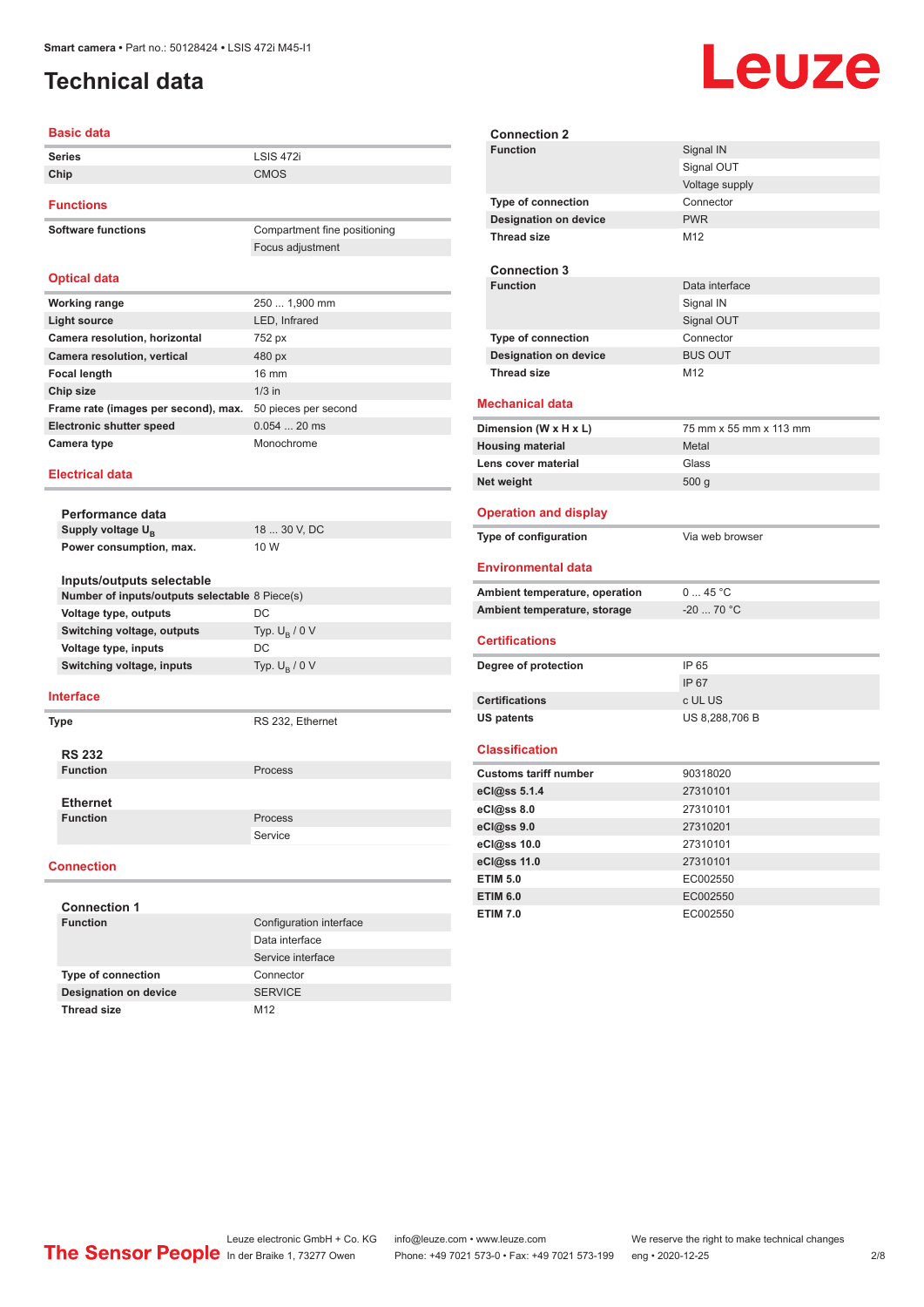## <span id="page-2-0"></span>**Dimensioned drawings**

All dimensions in millimeters



## **Electrical connection**

**Connection 1 SERVICE**

| Configuration interface<br><b>Function</b> |  |
|--------------------------------------------|--|
| Data interface                             |  |
| Service interface                          |  |
| Type of connection<br>Connector            |  |
| <b>Thread size</b><br>M <sub>12</sub>      |  |
| Female<br><b>Type</b>                      |  |
| <b>Material</b><br>Metal                   |  |
| No. of pins<br>4-pin                       |  |
| D-coded<br>Encoding                        |  |

### **Pin Pin assignment**

|             | $TD+$ |
|-------------|-------|
| $2^{\circ}$ | $RD+$ |
| 3           | TD-   |
| 4           | RD-   |



## **Leuze**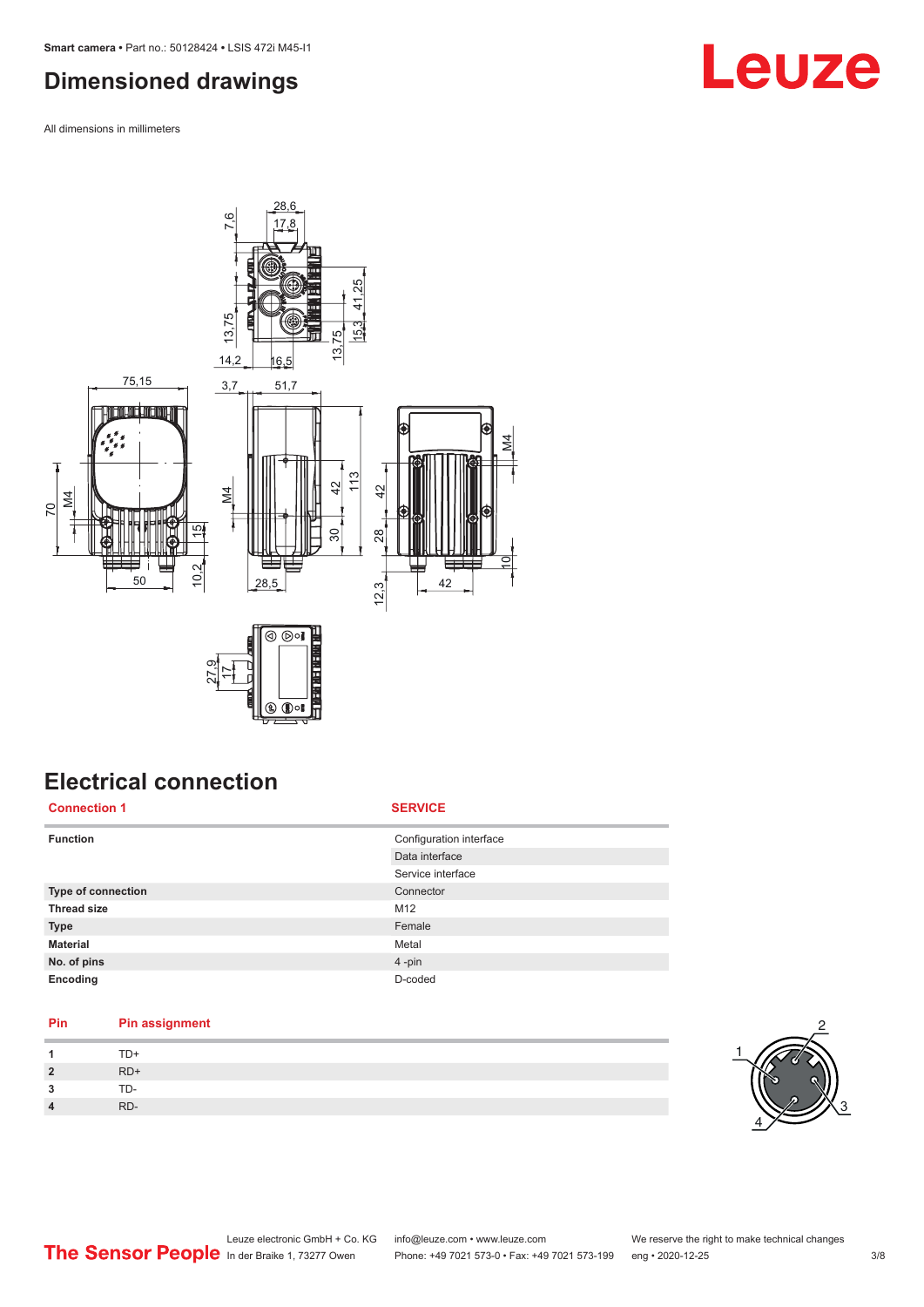## **Electrical connection**

### **Connection 2 PWR**

| <b>Function</b>    | Signal IN      |
|--------------------|----------------|
|                    | Signal OUT     |
|                    | Voltage supply |
| Type of connection | Connector      |
| <b>Thread size</b> | M12            |
| <b>Type</b>        | Male           |
| <b>Material</b>    | Metal          |
| No. of pins        | 8-pin          |
| Encoding           | A-coded        |

### **Pin Pin assignment**

|                | <b>VIN</b>      |
|----------------|-----------------|
| $\overline{2}$ | IO <sub>1</sub> |
| 3              | GND             |
| 4              | IO2             |
| 5              | IO <sub>3</sub> |
| 6              | IO4             |
|                | n.c.            |
| $\circ$<br>o   | <b>FE</b>       |

### **Connection 3 BUS OUT**

| <b>Function</b>    | Data interface |
|--------------------|----------------|
|                    | Signal IN      |
|                    | Signal OUT     |
| Type of connection | Connector      |
| Thread size        | M12            |
| <b>Type</b>        | Female         |
| <b>Material</b>    | Metal          |
| No. of pins        | 8-pin          |
| Encoding           | A-coded        |

### **Pin Pin assignment 1** IO5 **2** IO6

| 3 | <b>GND</b>       |
|---|------------------|
| 4 | IO7              |
| 5 | IO8              |
| 6 | <b>RS 232-RX</b> |
|   | <b>RS 232-TX</b> |
| 8 |                  |







6 7

4 5

Leuze

Leuze electronic GmbH + Co. KG info@leuze.com • www.leuze.com We reserve the right to make technical changes ln der Braike 1, 73277 Owen Phone: +49 7021 573-0 • Fax: +49 7021 573-199 eng • 2020-12-25 4/8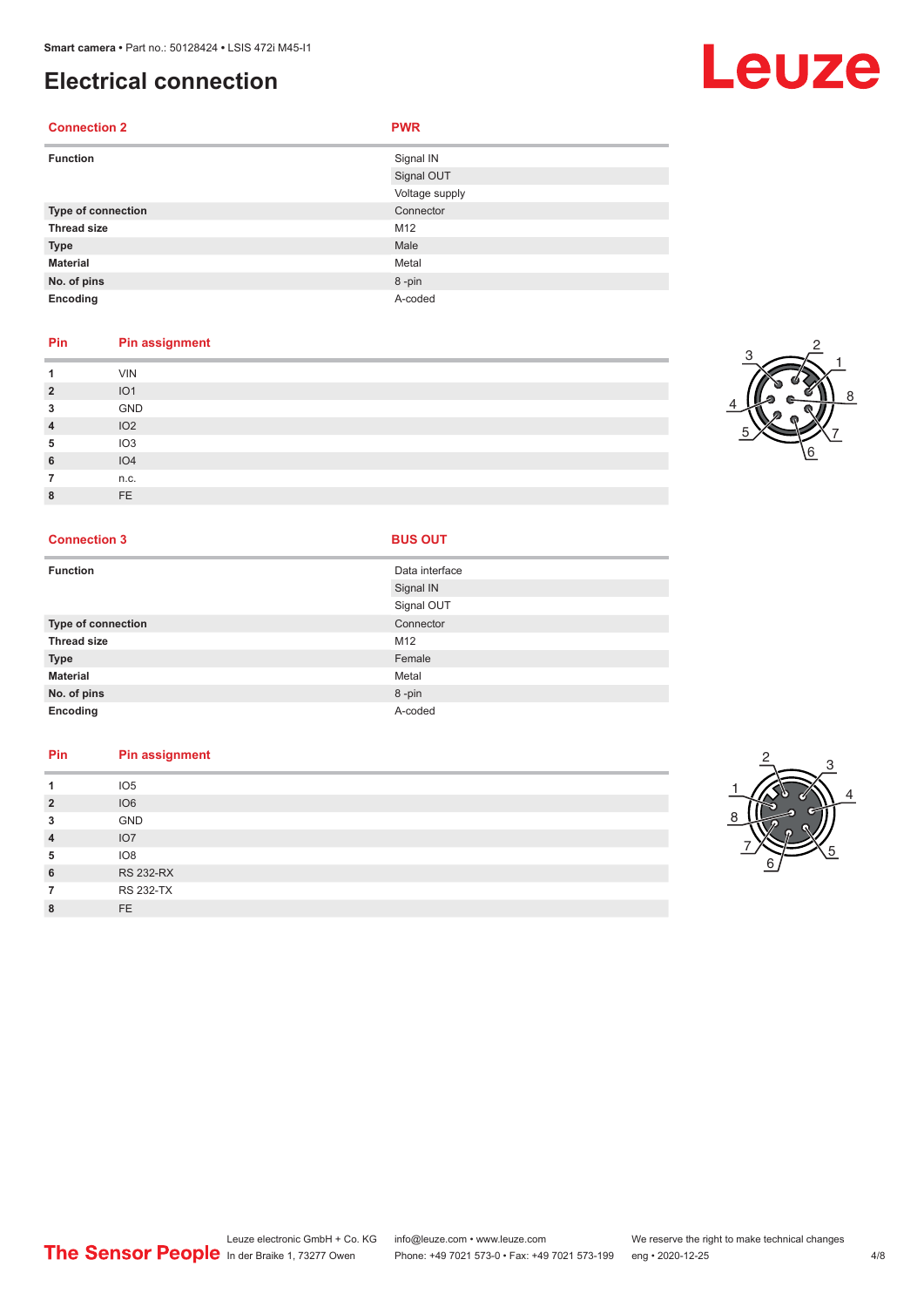## <span id="page-4-0"></span>**Diagrams**

# Leuze

### Relationship between working distance and field of view size



## **Operation and display**

| <b>LED</b>  |            | <b>Display</b>           | <b>Meaning</b>                  |
|-------------|------------|--------------------------|---------------------------------|
| 1           | <b>PWR</b> | Off                      | No supply voltage               |
|             |            | Green, flashing          | Device ok, initialization phase |
|             |            | Green, continuous light  | Device OK                       |
|             |            | Orange, continuous light | Service operation               |
|             |            | Red, flashing            | Device OK, warning set          |
|             |            | Red, continuous light    | Device error                    |
| $2^{\circ}$ | <b>BUS</b> | Off                      | No supply voltage               |
|             |            | Green, flashing          | <b>BUS</b> initialization       |
|             |            | Green, continuous light  | <b>BUS OK</b>                   |
|             |            | Red, flashing            | Bus error                       |

## **Part number code**

Part designation: **LSIS AABB CCD-EF-GG**

| <b>LSIS</b> | <b>Operating principle</b><br>Smart camera                                                                                                       |
|-------------|--------------------------------------------------------------------------------------------------------------------------------------------------|
| AA          | <b>Functions</b><br>41: BLOB analysis<br>42: Code reading<br>46: BLOB analysis, code reading, measuring tool<br>47: Compartment fine positioning |
| <b>BB</b>   | Interface<br>2: RS 232 / Ethernet + digital I/Os                                                                                                 |
| cc          | Camera chip / resolution range<br>M4: Monochrome / 752 x 480px                                                                                   |
| D           | Lens<br>$3:8$ mm<br>$5:16$ mm<br>9: depending on the used interchangeable lens                                                                   |
| E           | <b>Illumination</b><br>I: infrared light<br>M: RGBW<br>W: white<br>X: external illumination                                                      |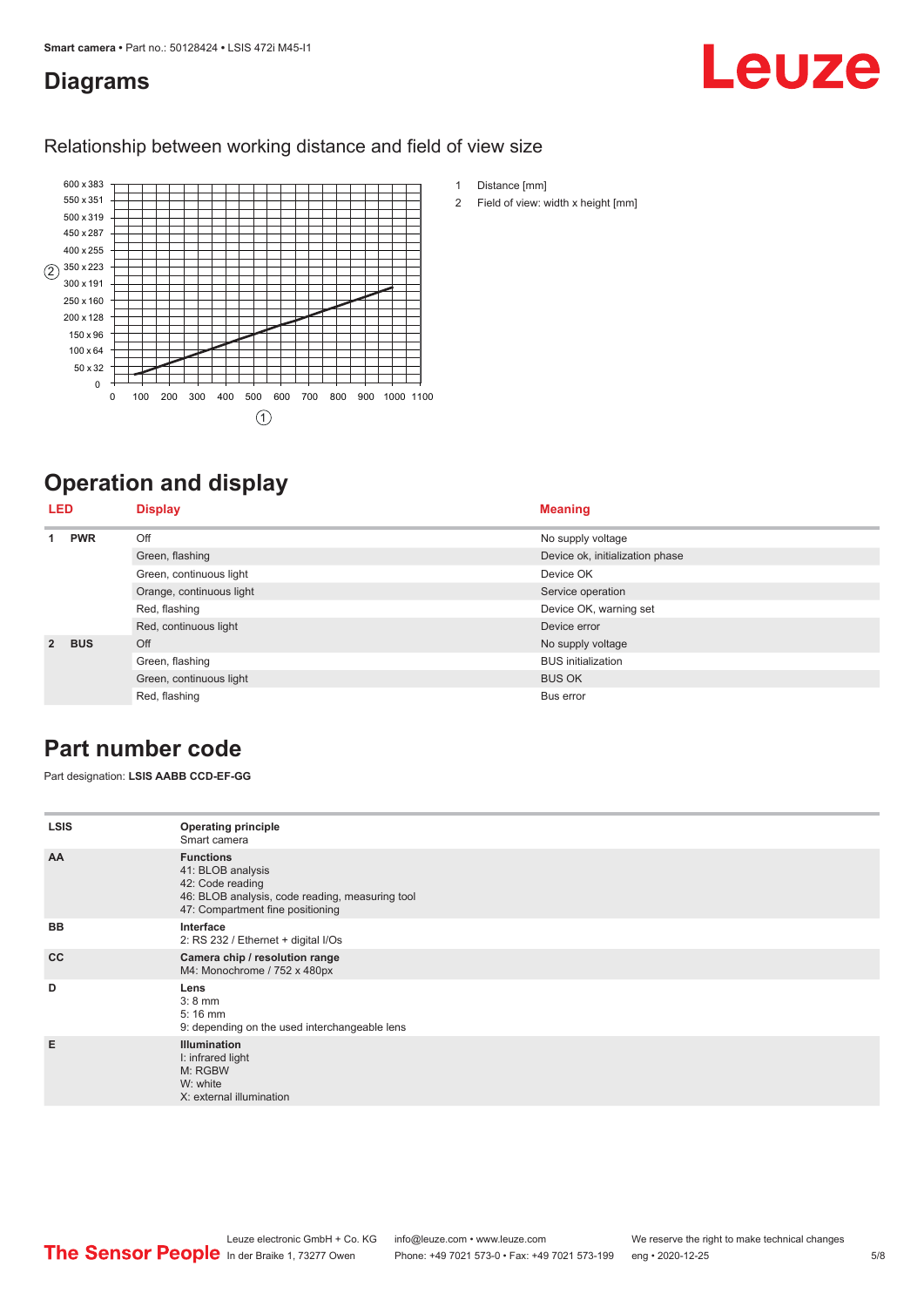## <span id="page-5-0"></span>**Part number code**



| F.        | <b>Illumination type</b><br>1: diffuse front illumination<br>9: none                       |
|-----------|--------------------------------------------------------------------------------------------|
| GG        | Version<br>01: plastic<br>n/a: glass<br>H: with heating                                    |
|           | <b>Note</b>                                                                                |
| $\bullet$ | A list with all available device types can be found on the Leuze website at www.leuze.com. |

## **Notes**

| <b>Observe intended use!</b>                                                          |
|---------------------------------------------------------------------------------------|
| $\%$ This product is not a safety sensor and is not intended as personnel protection. |
| ₹ The product may only be put into operation by competent persons.                    |
| § Only use the product in accordance with its intended use.                           |

## **Accessories**

## Connection technology - Connection cables

|   | Part no. | <b>Designation</b> | <b>Article</b>   | <b>Description</b>                                                                                                                                          |
|---|----------|--------------------|------------------|-------------------------------------------------------------------------------------------------------------------------------------------------------------|
| P | 50135128 | KD S-M12-8A-P1-050 | Connection cable | Connection 1: Connector, M12, Axial, Female, A-coded, 8-pin<br>Connection 2: Open end<br>Shielded: Yes<br>Cable length: 5,000 mm<br>Sheathing material: PUR |
| € | 50135139 | KS S-M12-8A-P1-050 | Connection cable | Connection 1: Connector, M12, Axial, Male, A-coded, 8-pin<br>Connection 2: Open end<br>Shielded: Yes<br>Cable length: 5,000 mm<br>Sheathing material: PUR   |

## Connection technology - Interconnection cables

|   | Part no. | <b>Designation</b>      | <b>Article</b>   | <b>Description</b>                                                                                                                                                                            |
|---|----------|-------------------------|------------------|-----------------------------------------------------------------------------------------------------------------------------------------------------------------------------------------------|
| E | 50135074 | KS ET-M12-4A-P7-<br>050 | Connection cable | Suitable for interface: Ethernet<br>Connection 1: Connector, M12, Axial, Male, D-coded, 4-pin<br>Connection 2: Open end<br>Shielded: Yes<br>Cable length: 5,000 mm<br>Sheathing material: PUR |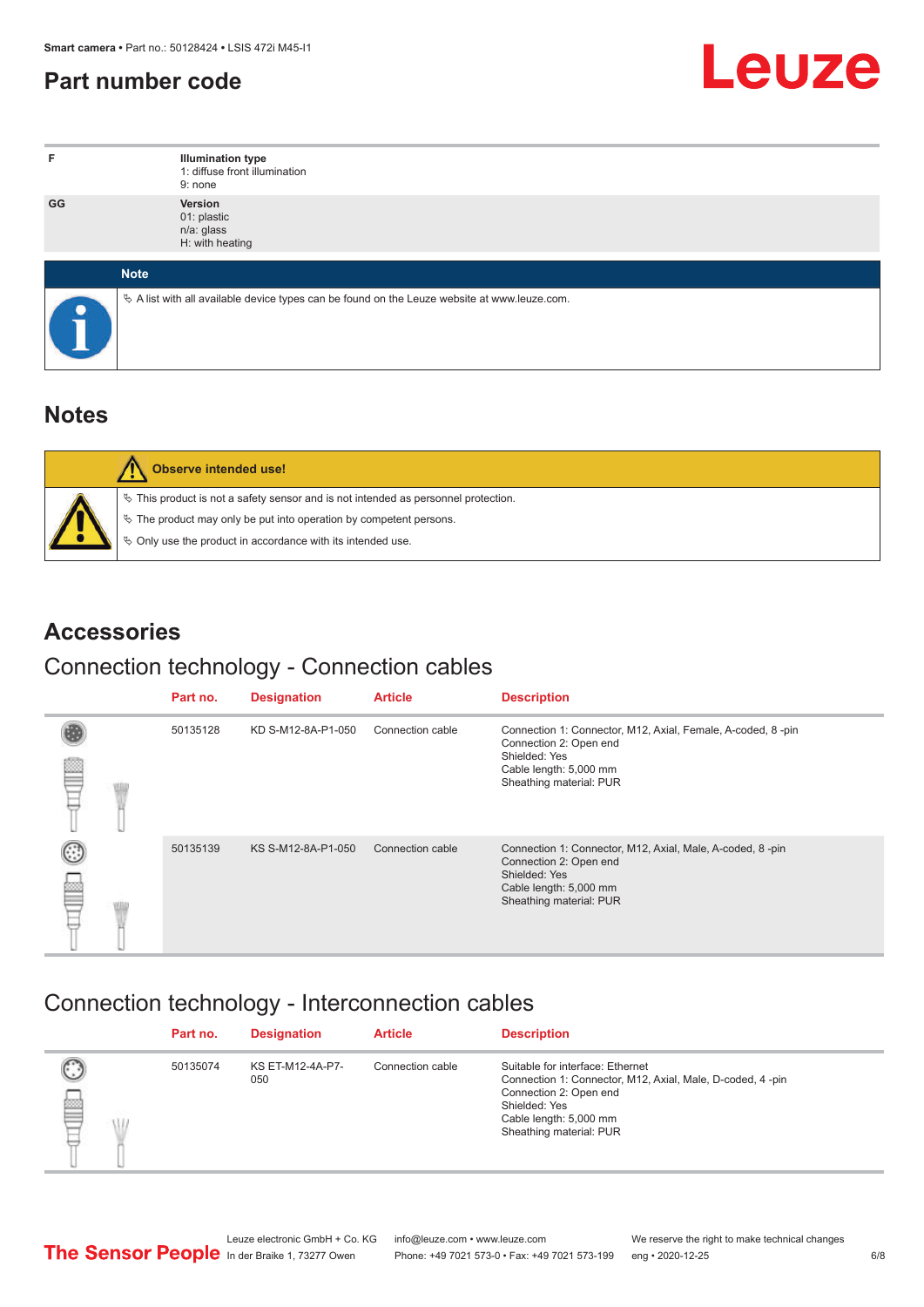## **Accessories**

# **Leuze**

## Mounting technology - Rod mounts

| Part no. | <b>Designation</b> | <b>Article</b>  | <b>Description</b>                                                                                                                                                                                                                                                |
|----------|--------------------|-----------------|-------------------------------------------------------------------------------------------------------------------------------------------------------------------------------------------------------------------------------------------------------------------|
| 50027375 | <b>BT 56</b>       | Mounting device | Functions: Static applications<br>Design of mounting device: Mounting system<br>Fastening, at system: For 16 mm rod, For 18 mm rod, For 20 mm rod<br>Mounting bracket, at device: Clampable<br>Material: Metal<br>Tightening torque of the clamping jaws: $8 N·m$ |

## Standard reflectors

| Part no. | <b>Designation</b>    | <b>Article</b> | <b>Description</b>                                                                                                                                                                                                                                                                                           |
|----------|-----------------------|----------------|--------------------------------------------------------------------------------------------------------------------------------------------------------------------------------------------------------------------------------------------------------------------------------------------------------------|
| 50130343 | <b>MTKZ 13-30 SET</b> | Reflector      | Design: Round<br>Reflection surface diameter: 15 mm<br>Material: Plastic<br>Base material: Plastic<br>Chemical designation of the material: PA<br>Fastening: Clip<br>Suitable for bore hole diameter: 12.5  13.5 mm<br>Suitable for material thickness: 0.8  5 mm<br>Processing temperature: 5  45 °C        |
| 50129092 | <b>MTKZ 15-30 SET</b> | Reflector      | Design: Round<br>Reflection surface diameter: 15 mm<br><b>Material: Plastic</b><br>Base material: Plastic<br>Chemical designation of the material: PA<br>Fastening: Clip<br>Suitable for bore hole diameter: 14.5  15.5 mm<br>Suitable for material thickness: 0.8  5 mm<br>Processing temperature: 5  45 °C |
| 50140183 | MTKZ 7-30 SET         | Reflector      | Design: Round<br>Reflection surface diameter: 15 mm<br><b>Material: Plastic</b><br>Base material: Plastic<br>Chemical designation of the material: PA<br>Fastening: Clip<br>Suitable for bore hole diameter: 6  7 mm<br>Suitable for material thickness: 0.8  5 mm<br>Processing temperature: 5  45 °C       |

## **Services**

| Part no. | <b>Designation</b> | <b>Article</b>   | <b>Description</b>                                                                                                                                                                                                                                                                                                                                                                                                              |
|----------|--------------------|------------------|---------------------------------------------------------------------------------------------------------------------------------------------------------------------------------------------------------------------------------------------------------------------------------------------------------------------------------------------------------------------------------------------------------------------------------|
| S981014  | CS30-S-110         | Start-up support | Details: Performed at location of customer's choosing, duration: max. 10<br>hours.<br>Conditions: Devices and connection cables are already mounted, price not<br>including travel costs and, if applicable, accommodation expenses.<br>Restrictions: No mechanical (mounting) and electrical (wiring) work<br>performed, no changes (attachments, wiring, programming) to third-party<br>components in the nearby environment. |
| S981019  | CS30-T-110         | Product training | Details: Location and content to be agreed upon, duration: max. 10 hours.<br>Conditions: Price not including travel costs and, if applicable, accommodation<br>expenses.<br>Restrictions: Travel costs and accommodation expenses charged separately<br>and according to expenditure.                                                                                                                                           |